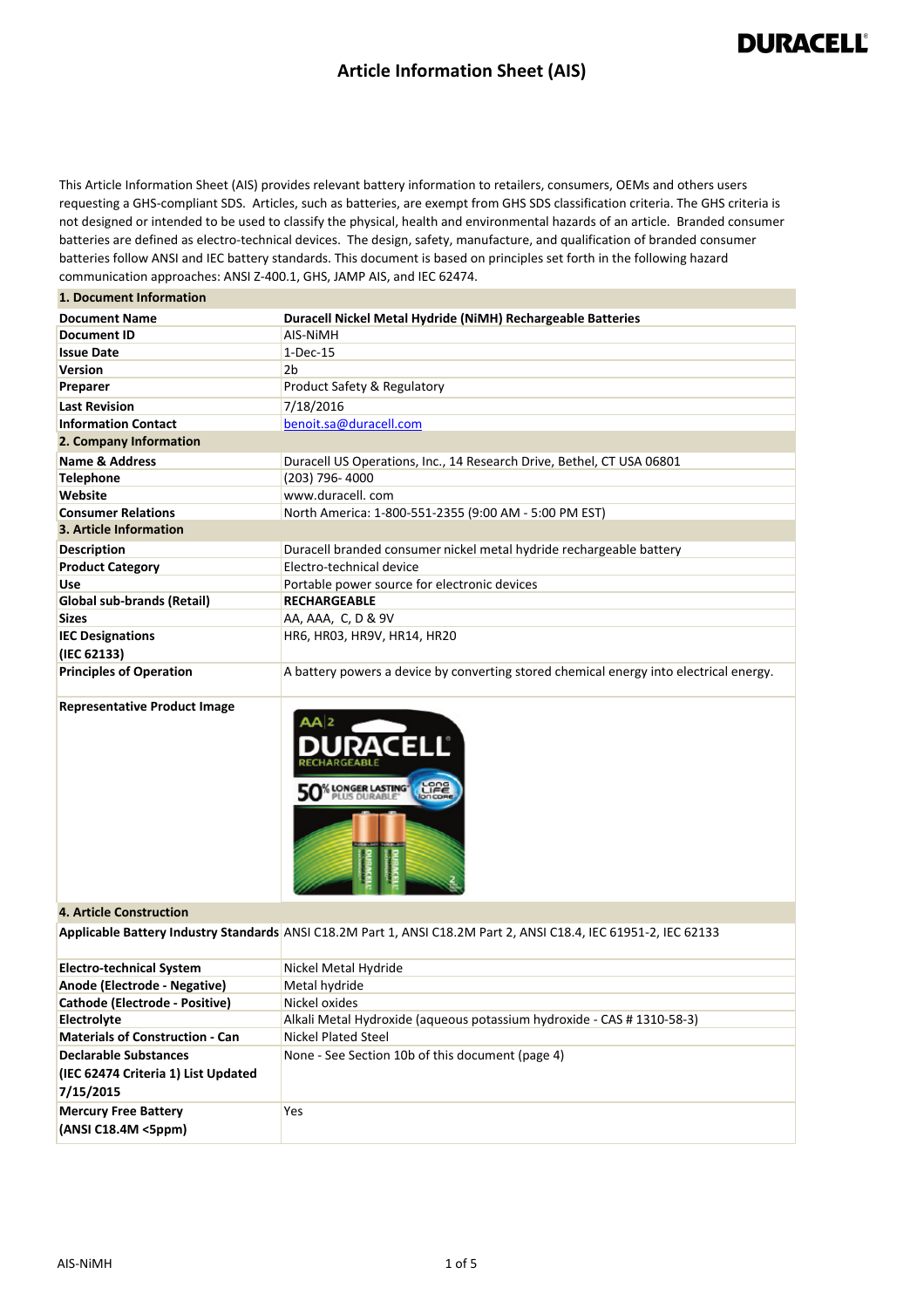### **Article Information Sheet (AIS)**

| <b>Small Cell or Battery</b>                                                                                               | Size AAA fits inside a specially designed test cylinder 2.25 inches (57.1mm) long by 1.25                                                                                                                                                                                                                                                                                                                                                                                                                                                                                                                       |
|----------------------------------------------------------------------------------------------------------------------------|-----------------------------------------------------------------------------------------------------------------------------------------------------------------------------------------------------------------------------------------------------------------------------------------------------------------------------------------------------------------------------------------------------------------------------------------------------------------------------------------------------------------------------------------------------------------------------------------------------------------|
| (ANSI C18.1M Part 2; IEC 60086-5)                                                                                          | inches (31.70 mm) wide.                                                                                                                                                                                                                                                                                                                                                                                                                                                                                                                                                                                         |
| 5. Health & Safety                                                                                                         |                                                                                                                                                                                                                                                                                                                                                                                                                                                                                                                                                                                                                 |
| <b>Ingestion/Small Parts Warning</b>                                                                                       | Required for Battery Size AAA: Keep away from children. If swallowed, consult a<br>physician immediately.                                                                                                                                                                                                                                                                                                                                                                                                                                                                                                       |
| <b>Normal Conditions of Use</b>                                                                                            | Exposure to contents inside the sealed battery will not occur unless the battery leaks, is<br>exposed to high temperatures, or is mechanically abused.                                                                                                                                                                                                                                                                                                                                                                                                                                                          |
| <b>Note to Physician</b>                                                                                                   | A damaged battery will release concentrated and caustic potassium hydroxide.                                                                                                                                                                                                                                                                                                                                                                                                                                                                                                                                    |
| First Aid - If swallowed                                                                                                   | Do not induce vomiting. Seek medical attention immediately. USA CALLS ONLY - CALL 24-<br>HOUR NATIONAL BATTERY INGESTION HOTLINE: (202) 625-3333 - COLLECT.                                                                                                                                                                                                                                                                                                                                                                                                                                                     |
| <b>First Aid - Eye Contact</b>                                                                                             | Flush with water for at least 15 minutes. Seek medical care if irritation persists.                                                                                                                                                                                                                                                                                                                                                                                                                                                                                                                             |
| <b>First Aid - Skin Contact</b>                                                                                            | Remove contaminated clothing. Wash skin with soap and water. Seek medical care if<br>irritation persists.                                                                                                                                                                                                                                                                                                                                                                                                                                                                                                       |
| <b>First Aid - Inhalation</b>                                                                                              | Remove to fresh air.                                                                                                                                                                                                                                                                                                                                                                                                                                                                                                                                                                                            |
| <b>Battery Safety Standards &amp; Testing</b>                                                                              | Duracell batteries meet the requirements of ANSI C18. 2M Part 2; IEC 61951-2, and IEC<br>62133. These standards specify tests and requirements for alkaline batteries to ensure<br>safe operation under normal use and reasonably foreseeable misuse. The test regimes<br>assess three conditions of safety. These are:<br>1-Intended use simulation: Partial use, vibration, thermal shock, and mechanical shock<br>2-Reasonably foreseeable misuse: Incorrect installation, external short-circuit, free fall<br>(user-drop), over-discharge, and crush<br>3-Design consideration: Thermal abuse, mold stress |
| <b>Precautionary Statements</b>                                                                                            | (For AAA & Smaller) "CAUTION: Keep batteries away from children. If swallowed, consult<br>a physician at once. For information on treatment, call (202) 625-3333 collect."<br>(All sizes)" CAUTION: Never use different battery brands, types, capacities, or systems at<br>the same time. For proper insertion, please observe pole indications $(+/-)$ . Duracell<br>battery charger recommended. Keep batteries away from fire, or explosion may occur."                                                                                                                                                     |
| 6. Fire Hazard & Firefighting                                                                                              |                                                                                                                                                                                                                                                                                                                                                                                                                                                                                                                                                                                                                 |
| <b>Fire Hazard</b>                                                                                                         | Batteries may rupture or leak if involved in a fire.                                                                                                                                                                                                                                                                                                                                                                                                                                                                                                                                                            |
| <b>Extinguishing Media</b>                                                                                                 | Use any extinguishing media appropriate for the surrounding area.                                                                                                                                                                                                                                                                                                                                                                                                                                                                                                                                               |
| <b>Fires Involving Large Quantities of</b><br><b>Batteries</b>                                                             | Large quantities of batteries involved in a fire will rupture and release caustic potassium<br>hydroxide. Firefighters should wear self-contained breathing apparatus and protective<br>clothing.                                                                                                                                                                                                                                                                                                                                                                                                               |
| 7. Handling & Storage                                                                                                      |                                                                                                                                                                                                                                                                                                                                                                                                                                                                                                                                                                                                                 |
| <b>Handling Precautions</b>                                                                                                | Avoid mechanical and electrical abuse. Do not short circuit or install incorrectly. Batteries<br>may rupture or vent if disassembled, crushed, recharged or exposed to high<br>temperatures. Install batteries in accordance with equipment instructions.                                                                                                                                                                                                                                                                                                                                                       |
| <b>Storage Precautions</b>                                                                                                 | Store batteries in a dry place at normal room temperature. Refrigeration does not make<br>them last longer.                                                                                                                                                                                                                                                                                                                                                                                                                                                                                                     |
| <b>Spills of Large Quantities of Loose</b><br><b>Batteries (unpackaged)</b><br>8. Disposal Considerations (GHS Section 13) | Notify spill personnel of large spills. Irritating and flammable vapors may be released from<br>leaking or ruptured batteries. Spread batteries apart to stop shorting. Eliminate all<br>ignition sources. Evacuate area and allow vapors to dissipate. Clean-up personnel should<br>wear appropriate PPE to avoid eye and skin contact and inhalation of vapors or fumes.<br>Increase ventilation. Carefully collect batteries and place in appropriate container for<br>disposal. Remove any spilled liquid with absorbent material and contain for disposal.                                                 |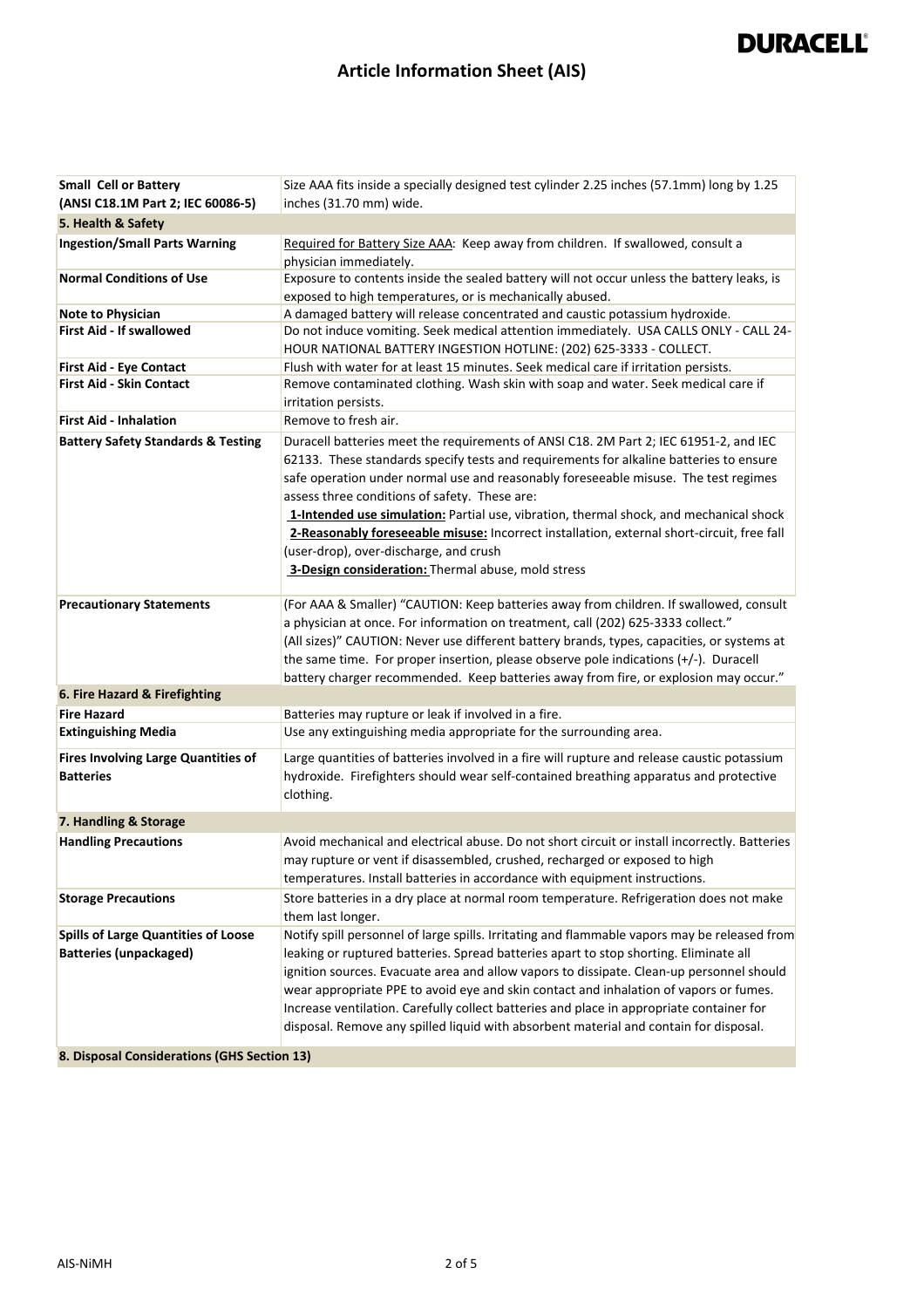### **Article Information Sheet (AIS)**

| <b>Collection &amp; Proper Disposal</b>                                                                 | Dispose of used (or excess) batteries in compliance with federal, state/provincial and<br>local regulations. Do not accumulate large quantities of used batteries for disposal as<br>accumulations could cause batteries to short-circuit. Do not incinerate. In countries,<br>such as Canada and the EU, where there are regulations for the collection and recycling of<br>batteries, consumers should dispose of their used batteries into the collection network at<br>municipal depots and retailers. They should not dispose of batteries with household<br>trash. |
|---------------------------------------------------------------------------------------------------------|--------------------------------------------------------------------------------------------------------------------------------------------------------------------------------------------------------------------------------------------------------------------------------------------------------------------------------------------------------------------------------------------------------------------------------------------------------------------------------------------------------------------------------------------------------------------------|
| USA EPA RCRA (40 CFR 261)                                                                               | Nickel metal hydride rechargeable batteries are considered RCRA Universal Waste as long<br>as they are recycled. In some states (California, New York, Minnesota, and Maine) Nickel<br>metal hydride batteries must be recycled by state law.                                                                                                                                                                                                                                                                                                                            |
| California Universal Waste Rule (Cal.<br>Code Regs. Title 22, Div. 4.5, Ch. 23)                         | California prohibits disposal of batteries as trash (including household trash).                                                                                                                                                                                                                                                                                                                                                                                                                                                                                         |
| 9. Transport Information (GHS Section 14)                                                               |                                                                                                                                                                                                                                                                                                                                                                                                                                                                                                                                                                          |
| <b>Regulatory Status</b>                                                                                | Nickel metal hydride (NiMH) batteries are not defined as dangerous goods under IATA,<br>ICAO, and DOT. For air and ground transportation these batteries are not subject to<br>dangerous goods regulations. Shipping packages for all Duracell NiMH batteries are<br>designed to prevent: short circuits, movement withn the package, damage to the                                                                                                                                                                                                                      |
| <b>UN Identification Number/</b><br><b>Shipping Name</b>                                                | UN3496 - Batteries, Nickel Metal Hydride                                                                                                                                                                                                                                                                                                                                                                                                                                                                                                                                 |
| <b>Special Provision (SP) Conformance</b>                                                               | Special regulatory provisions require batteries to be packaged in a manner that prevents<br>the generation of a dangerous quantity of heat and short circuits. Shippers can prepare<br>batteries by taping the terminals, individually packaging batteries, or otherwise<br>segregating the batteries to prevent risk of creating a short circuit. Batteries shipped in<br>original unopened Duracell packaging is compliant.                                                                                                                                            |
| <b>Internation Maritme Dangerous</b><br>Goods (IMDG)                                                    | CODE: UN-3496, SP-117 & SP-963                                                                                                                                                                                                                                                                                                                                                                                                                                                                                                                                           |
| <b>US DOT SP</b>                                                                                        | 49 CFR 172.102 Special Provisions 130 and 340                                                                                                                                                                                                                                                                                                                                                                                                                                                                                                                            |
| Air Transport (IATA/ICAO) SP                                                                            | Special Provision A123 (IATA 57th Edition - 2016). NOTE: The words "NOT RESTRICTED"<br>and "SPECIAL PROVISION A123" must be included on the description of the substance on<br>the Air Waybill, when air way-bill is issued.                                                                                                                                                                                                                                                                                                                                             |
| <b>Passenger Air Travel</b>                                                                             | No restrictions                                                                                                                                                                                                                                                                                                                                                                                                                                                                                                                                                          |
| <b>Emergency Transportation Hotline</b>                                                                 | <b>CHEMTREC 24-Hour Emergency Response Hotline</b><br>Within the United States call +703-527-3887<br>Outside the United States, call +1 703-527-3887 (Collect)                                                                                                                                                                                                                                                                                                                                                                                                           |
| 10. Regulatory Information (GHS Section 15)<br>10a. Battery Requirements                                |                                                                                                                                                                                                                                                                                                                                                                                                                                                                                                                                                                          |
| <b>USA EPA Mercury Containing &amp;</b><br><b>Rechargeable Battery Management</b><br><b>Act of 1996</b> | During the manufacturing process, no mercury is added.                                                                                                                                                                                                                                                                                                                                                                                                                                                                                                                   |
| EU Battery Directive 2006/66/EC<br>& amendment 2013/56/EU                                               | Compliant with marking and substance restrictions for mercury (<0.0005%); cadmium<br>(<0.0020%)I and lead (<0.0040%). Global labels are marked with the special collection<br>symbol and the EU qualifier in accordance with EU Battery Directive 2006/66/EC, Article<br>11, Paragraph 1 on batteries and accumulators and waste batteries and accumulators<br>(Annex II).                                                                                                                                                                                               |
| 10b. General Requirements                                                                               |                                                                                                                                                                                                                                                                                                                                                                                                                                                                                                                                                                          |
| USA CPSIA 2008 (PL. 11900314)                                                                           | Exempt                                                                                                                                                                                                                                                                                                                                                                                                                                                                                                                                                                   |
| <b>USA CPSC FHSA (16 CFR 1500)</b>                                                                      | Consumer batteries are not listed as a hazardous product.                                                                                                                                                                                                                                                                                                                                                                                                                                                                                                                |
| USA EPA TSCA Section 13 (40 CFR<br>707.20)                                                              | For customs clearance purpose, batteries are defined as an "Article".                                                                                                                                                                                                                                                                                                                                                                                                                                                                                                    |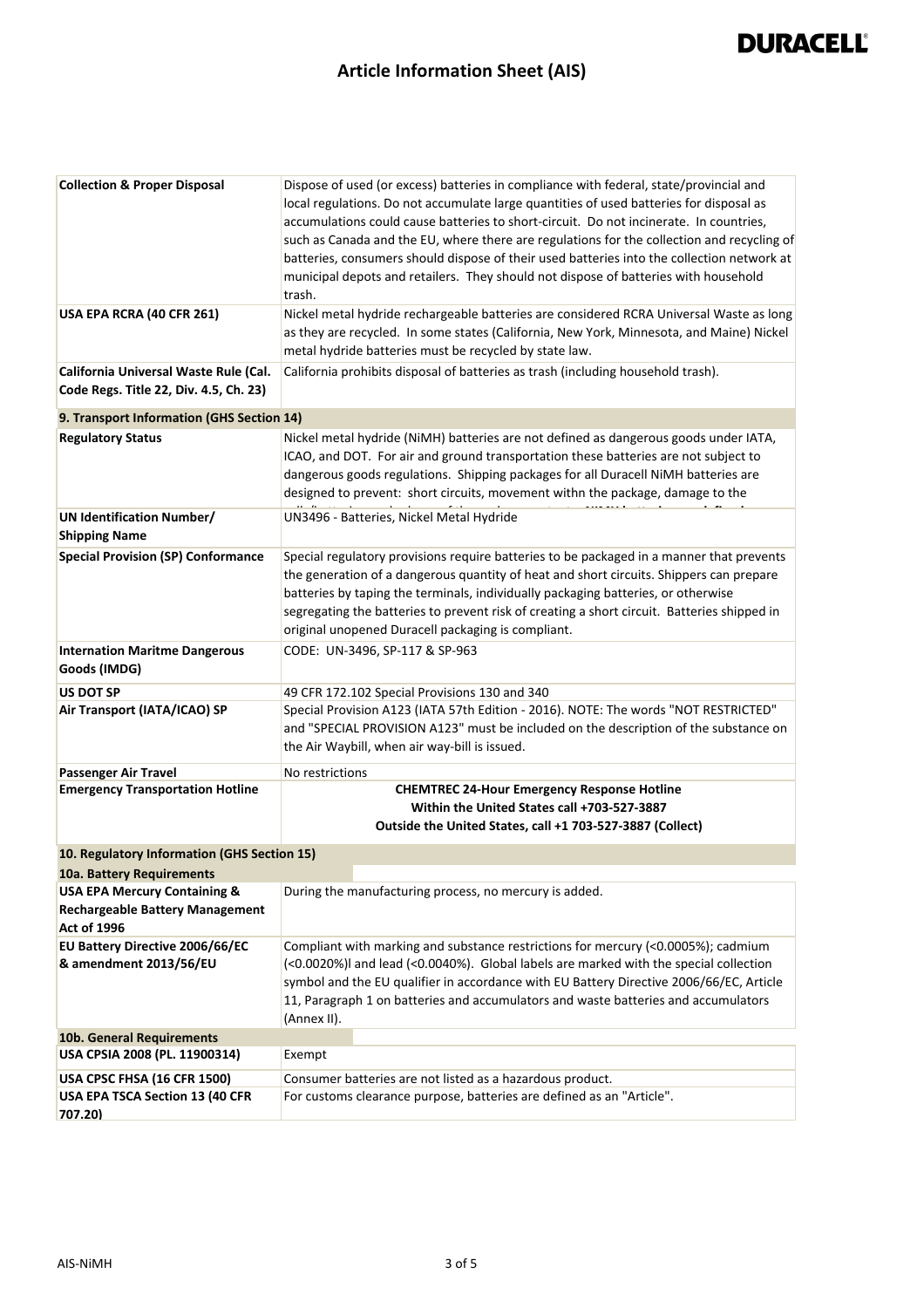| USA EPA RCRA (40 CFR 261)                                                               | Nickel metal hydride rechargeable batteries are considered RCRA Universal Waste as long<br>as they are recycled. In some states (California, New York, Minnesota, and Maine) Nickel<br>metal hydride batteries must be recycled by state law.                                                                                                                                                                                                                                                                                |
|-----------------------------------------------------------------------------------------|------------------------------------------------------------------------------------------------------------------------------------------------------------------------------------------------------------------------------------------------------------------------------------------------------------------------------------------------------------------------------------------------------------------------------------------------------------------------------------------------------------------------------|
| <b>California Prop 65</b>                                                               | No warning required per 3rd party assessment.                                                                                                                                                                                                                                                                                                                                                                                                                                                                                |
| <b>CANADA Products Containing</b><br><b>Mercury Regulations SOR/20140254</b>            | Mercury free                                                                                                                                                                                                                                                                                                                                                                                                                                                                                                                 |
| <b>EU REACH SVHC's (169</b><br>Substances/Candidate List June 2016)                     | No listed substances are present (>0.01% w/w)                                                                                                                                                                                                                                                                                                                                                                                                                                                                                |
| <b>EU REACH Annex XVII</b>                                                              | The use of nickel in batteries does not meet the conditions of restriction described for<br>Annex XVII Item #27 - Nickel. The use restriction applies for articles intended to come<br>into direct and prolonged contact with the skin, specifically pierced earring posts and<br>other types of jewelry.                                                                                                                                                                                                                    |
| <b>EU REACH Article 31</b>                                                              | SDS is not required consumer alkaline batteries.                                                                                                                                                                                                                                                                                                                                                                                                                                                                             |
| 10c. Regulatory Definitions - Articles                                                  |                                                                                                                                                                                                                                                                                                                                                                                                                                                                                                                              |
| <b>USA OSHA</b>                                                                         | 29 CFR 1910.1200(b)(6)(v)                                                                                                                                                                                                                                                                                                                                                                                                                                                                                                    |
| <b>USA TSCA</b>                                                                         | 40 CFR 704.3; 710.2(3)(c); and [19 CFR 12.1209a)]                                                                                                                                                                                                                                                                                                                                                                                                                                                                            |
| <b>EU REACH</b>                                                                         | Title 1 - Chapter 2 - Article 3(3)                                                                                                                                                                                                                                                                                                                                                                                                                                                                                           |
| <b>GHS</b>                                                                              | Section 1.3.2.1                                                                                                                                                                                                                                                                                                                                                                                                                                                                                                              |
| 11. Other Information                                                                   |                                                                                                                                                                                                                                                                                                                                                                                                                                                                                                                              |
| <b>Globally Harmonized System (GHS)</b>                                                 | AIS Hazard Communication Approaches (consulted in developing this document):<br>GHS SDS requirements and classification criteria do not apply to articles or products (such                                                                                                                                                                                                                                                                                                                                                  |
|                                                                                         | as batteries) that have a fixed shape, which are not intended to release a chemical. The<br>article exemption is found in Section 1.3.2.1.1 of the GHS and reads: The GHS applies to<br>pure substances and their dilute solutions and to mixtures. "Articles" as defined by the<br>Hazard Communication Standard (29 CFR 1900.1200) of the OSHA of the USA, or by<br>similar definition, are outside the scope of the system."                                                                                              |
| <b>Consortium JAMP</b>                                                                  | Joint Article Management Promotion JAMP is a Japanese Industry Association who developed the concept of an Article<br>Information Sheet as a supply chain tool to share and communicate chemical information<br>in articles. The AIS authoring process is based on "declarable" substances to meet global<br>regulatory requirements as well as substances to be reported by GADSL, JIG, etc.                                                                                                                                |
| IEC 62474 Ed. 1.0 B:2012 Material                                                       | An international standard that came into effect in March 2012 concerning declaration for                                                                                                                                                                                                                                                                                                                                                                                                                                     |
| Declaration for Products of and for<br>the Electro-technical Industry                   | electrical and electronic products. IEC 6274 replaces the defunct Joint Industry Guide -<br>Material Declaration for Electro-technical Products (JIG-101-Ed 4.1 (May 21, 2012)                                                                                                                                                                                                                                                                                                                                               |
| IEC 62474 Database - Publically<br><b>Environmental Standardization for</b><br>systems. | The general principle for a substance to be included in the database as a declarable<br>available online (maintained by TC11: substance is: 1) existing national laws or regulations in an IEC member country that are<br>relevant to Electro-technical products and that prohibit or restrict substances, or that<br>electrical and electronic products and have a labeling, communication, reporting or notification requirement, and 2) applying<br>IEC 62474 criteria results in identification of declarable substance. |
| ANSI Z 400.1/Z19.1 (2010)                                                               | 2.1 Scope: Applies to preparation of SDSs for hazardous chemicals used under<br>occupational conditions. Does not address how the standard may be applied to articles.<br>It presents basic information on how to develop and write a SDS. Additional information<br>is provided to help comply with state and federal environmental and safety laws and<br>regulations. Elements of the standard may be acceptable for International use.                                                                                   |